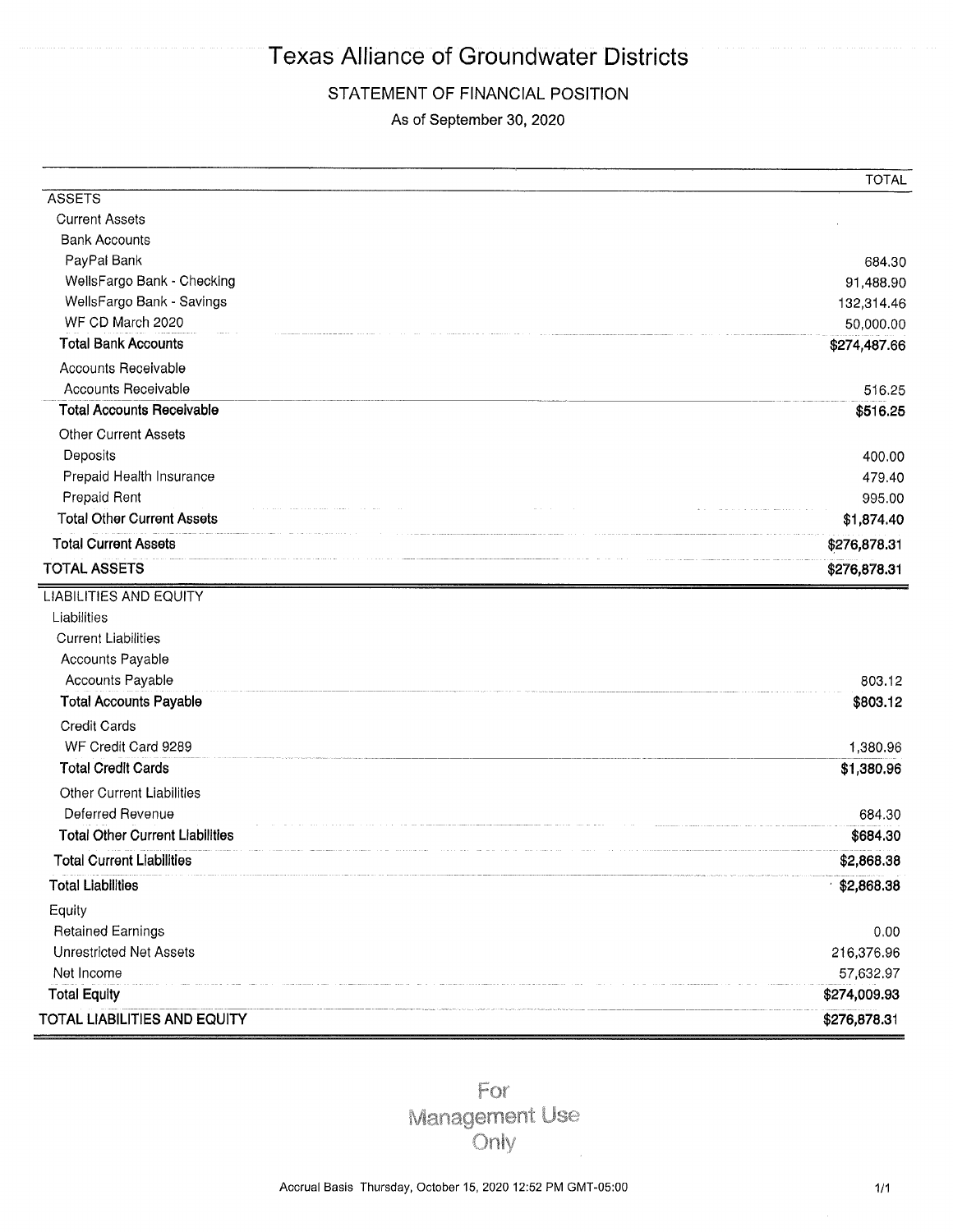## STATEMENT OF ACTIVITY

July - September, 2020

|                                          |                 | <b>TOTAL</b>              |
|------------------------------------------|-----------------|---------------------------|
|                                          | JUL - SEP, 2020 | OCT 2019 - SEP 2020 (YTD) |
| Income                                   |                 |                           |
| Interest Income                          | 292.78          | 3,010.08                  |
| Meeting Income                           |                 |                           |
| <b>PFIA Training</b>                     |                 | 6,325.00                  |
| Regular Business Meeting Income          |                 | 17,910.00                 |
| <b>Technical Training Income</b>         |                 | 3,250.00                  |
| <b>Texas Groundwater Summit</b>          | 76,525.58       | 76,525.58                 |
| <b>Total Meeting Income</b>              | 76,525.58       | 104,010.58                |
| Member Dues                              |                 |                           |
| Membership Dues - Associates             | 516.25          | 43,883.75                 |
| Membership Dues - Voting                 |                 | 114,982.50                |
| <b>Total Member Dues</b>                 | 516.25          | 158,866.25                |
| <b>Total Income</b>                      | \$77,334.61     | \$265,886.91              |
| <b>GROSS PROFIT</b>                      | \$77,334.61     | \$265,886.91              |
| Expenses                                 |                 |                           |
| <b>Meeting Expenses</b>                  |                 |                           |
| <b>Regular Business Meeting Expenses</b> | 550.04          | 3,733.08                  |
| <b>Technical Training Expenses</b>       |                 | 52.20                     |
| <b>Total Meeting Expenses</b>            | 550.04          | 3,785.28                  |
| Office Expense                           |                 |                           |
| Cell Phone                               | 600.00          | 2,335.00                  |
| Clerical Duties, Taxes & Fees            |                 | 51.09                     |
| Furniture and Equipment                  | 162.36          | 1,411.36                  |
| Office Phone                             | $-25.54$        | 338.11                    |
| Postage and PO Box                       | 71.54           | 292.54                    |
| Rent                                     | 2,985.00        | 11,670.00                 |
| Software                                 | 342.06          | 1,302.52                  |
| Supplies                                 | 328.08          | 911.92                    |
| Website & IT Services                    | 562.79          | 2,301.04                  |
| <b>Total Office Expense</b>              | 5,026.29        | 20,613.58                 |
| Personnel                                |                 |                           |
| <b>Executive Director</b>                |                 |                           |
| Health Insurance Reimburse               | 1,500.00        | 6,000.00                  |
| Payroll Taxes                            | 1,530.00        | 6,120.01                  |
| Retirement                               | 1,200.00        | 4,800.00                  |
| Salaries                                 | 20,000.01       | 80,000.04                 |
| <b>Total Executive Director</b>          | 24,230.01       | 96,920.05                 |
| Health Insurance-Group Plan              | 958.80          | 5,075.09                  |

For Management Use Only

l,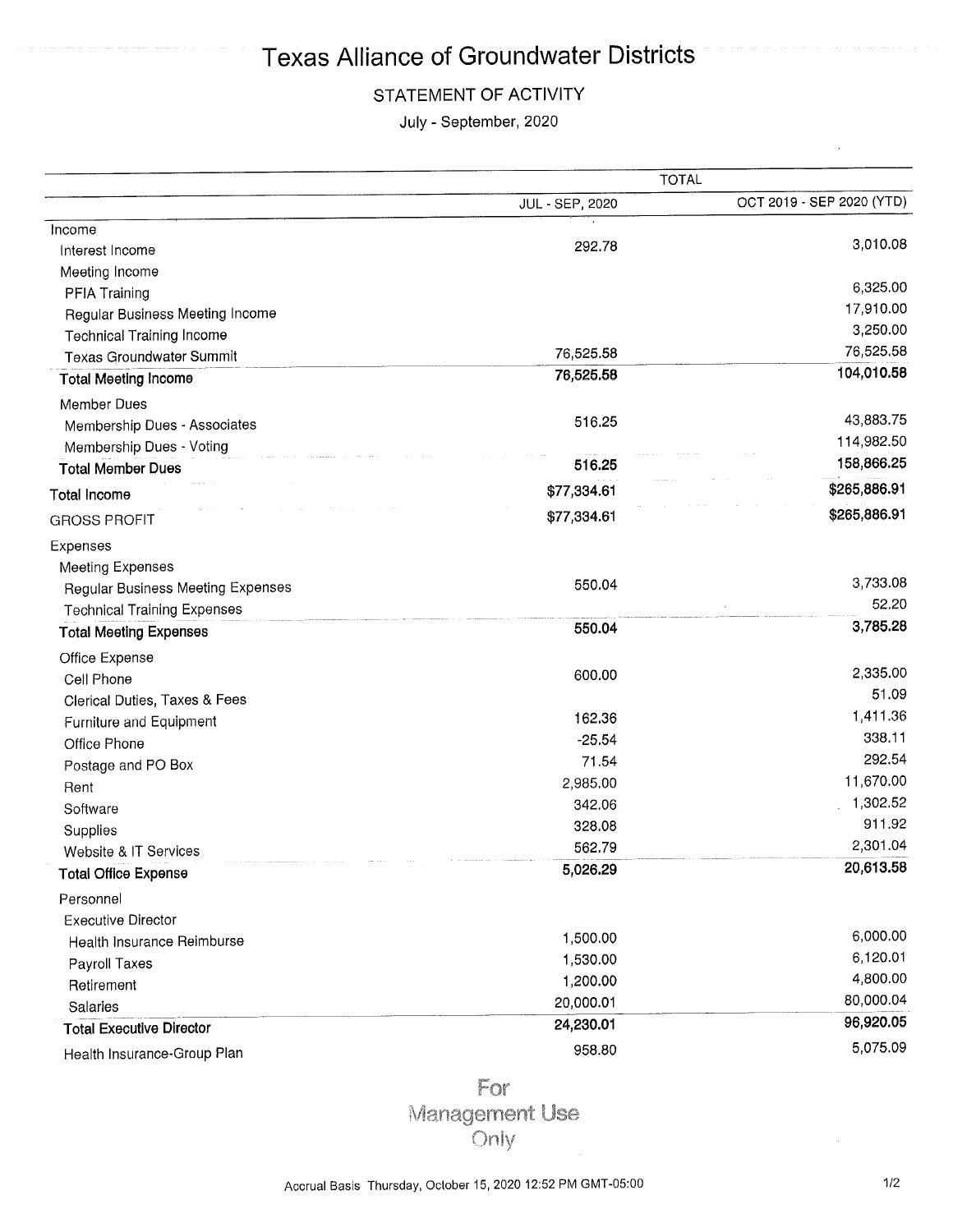### STATEMENT OF ACTIVITY

July - September, 2020

|                                    |                 | <b>TOTAL</b>              |
|------------------------------------|-----------------|---------------------------|
|                                    | JUL - SEP, 2020 | OCT 2019 - SEP 2020 (YTD) |
| Staff                              |                 |                           |
| Payroll Taxes                      | 1,071.00        | 4,187.49                  |
| Retirement                         | 840.00          | 2,520.00                  |
| Salaries                           | 14,000.01       | 54,738.49                 |
| <b>Total Staff</b>                 | 15,911.01       | 61,445.98                 |
| <b>Total Personnel</b>             | 41,099.82       | 163,441.12                |
| <b>Professional Services</b>       |                 |                           |
| Audit/Tax Return                   | 2,250.00        | 4,500.00                  |
| Insurance - Bonds                  | 326.03          | 1,821.23                  |
| Member Management Software         | 180.00          | 720.00                    |
| Payroll/Bookkeeping/Banking        | 1,753.73        | 5,024.71                  |
| <b>PFIA</b> Instructor             | 2,550.00        | 2,550.00                  |
| Texas Legislative Service          | 429.99          | 1,719.96                  |
| <b>Total Professional Services</b> | 7,489.75        | 16,335.90                 |
| Travel/Confer/Dues/Outreach        |                 |                           |
| Conference Fees                    | 50.00           | 650.00                    |
| Member Dues/Registrations          |                 | 125.00                    |
| Outreach                           | 20.78           | 564.44                    |
| Parking                            |                 | 78.00                     |
| Travel and Hotel/Mileage           |                 | 2,660.62                  |
| Total Travel/Confer/Dues/Outreach  | 70.78           | 4,078.06                  |
| Total Expenses                     | \$54,236.68     | \$208,253.94              |
| NET OPERATING INCOME               | \$23,097.93     | \$57,632.97               |
| <b>NET INCOME</b>                  | \$23,097.93     | \$57,632.97               |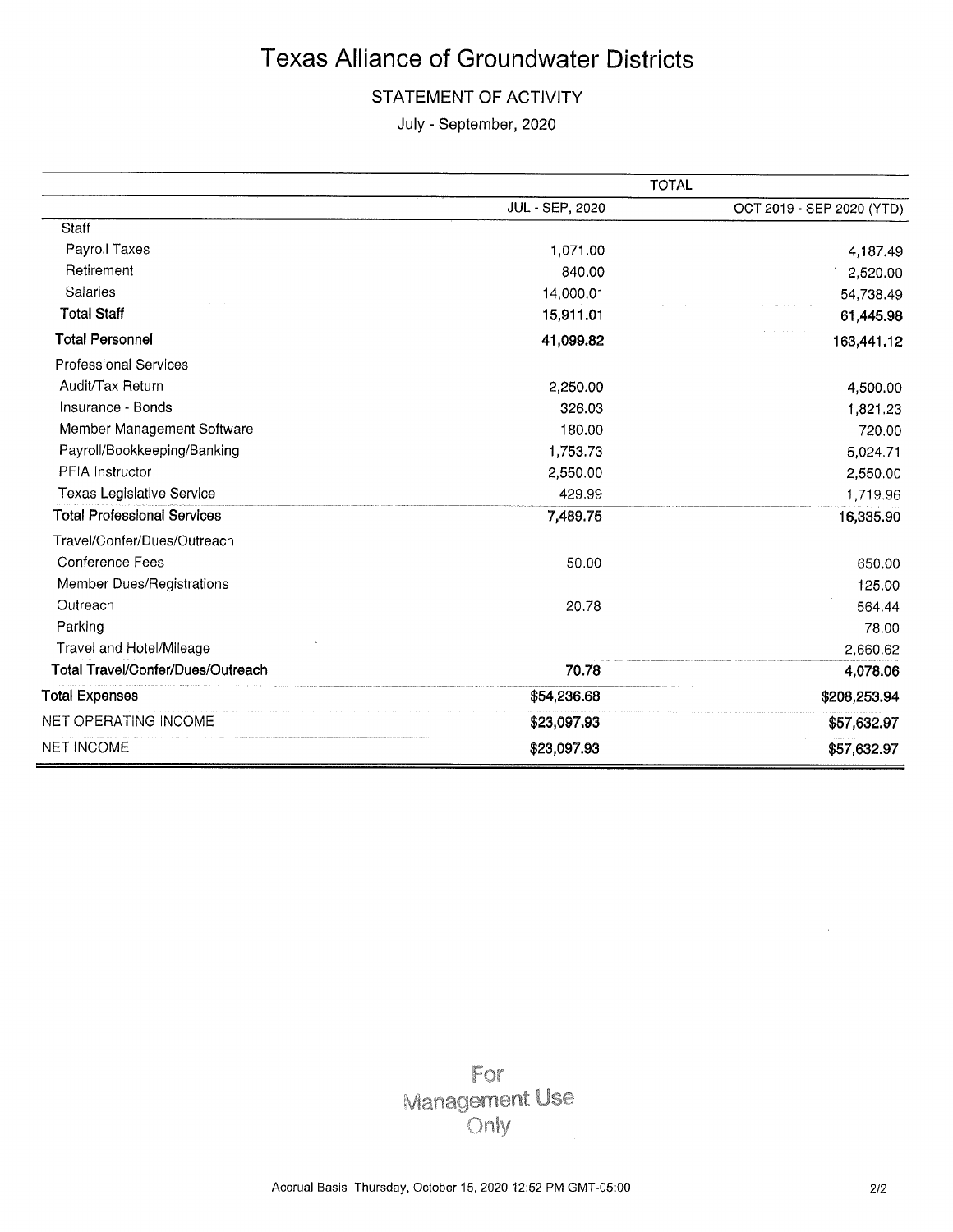### BUDGET VS. ACTUALS: FY20BUDGET - FY20 P&L

October 2019 - September 2020

|                                    |               | <b>TOTAL</b>  |                  |
|------------------------------------|---------------|---------------|------------------|
|                                    | <b>ACTUAL</b> | <b>BUDGET</b> | <b>REMAINING</b> |
| Income                             |               |               |                  |
| Income                             |               |               |                  |
| Reimbursements                     | 0.00          |               | 0.00             |
| <b>Total Income</b>                | 0.00          |               | 0.00             |
| Interest Income                    | 3,010.08      | 1,200.00      | $-1,810.08$      |
| Meeting Income                     |               |               |                  |
| PFIA Training                      | 6,325.00      | 3,900.00      | $-2,425.00$      |
| Regular Business Meeting Income    | 17,910.00     | 32,000.00     | 14,090.00        |
| <b>Technical Training Income</b>   | 3,250.00      | 9,000.00      | 5,750.00         |
| <b>Texas Groundwater Summit</b>    | 76,525.58     | 45,000.00     | $-31,525.58$     |
| <b>Total Meeting Income</b>        | 104,010.58    | 89,900.00     | $-14,110.58$     |
| Member Dues                        |               |               |                  |
| Membership Dues - Associates       | 43,883.75     | 49,251.00     | 5,367.25         |
| Membership Dues - Voting           | 114,982.50    | 114,313.00    | $-669.50$        |
| <b>Total Member Dues</b>           | 158,866.25    | 163,564.00    | 4,697.75         |
| <b>Total Income</b>                | \$265,886.91  | \$254,664.00  | $$ -11,222.91$   |
| <b>GROSS PROFIT</b>                | \$265,886.91  | \$254,664.00  | $$ -11,222.91$   |
| Expenses                           |               |               |                  |
| <b>Meeting Expenses</b>            |               |               |                  |
| <b>Meeting Supplies</b>            |               | 1,500.00      | 1,500.00         |
| Regular Business Meeting Expenses  | 3,733.08      | 11,000.00     | 7,266.92         |
| <b>Technical Training Expenses</b> | 52.20         | 3,030.00      | 2,977.80         |
| <b>Total Meeting Expenses</b>      | 3,785.28      | 15,530.00     | 11,744.72        |
| Office Expense                     |               |               |                  |
| Cell Phone                         | 2,335.00      | 2,335.00      | 0.00             |
| Clerical Duties, Taxes & Fees      | 51.09         | 500.00        | 448.91           |
| Furniture and Equipment            | 1,411.36      | 2,000.00      | 588.64           |
| Office Phone                       | 338.11        | 200.00        | $-138.11$        |
| Postage and PO Box                 | 292.54        | 300.00        | 7.46             |
| Rent                               | 11,670.00     | 12,360.00     | 690.00           |
| Software                           | 1,302.52      | 1,200.00      | $-102.52$        |
| Supplies                           | 911.92        | 1,000.00      | 88.08            |
| Website & IT Services              | 2,301.04      | 2,500.00      | 198.96           |
| <b>Total Office Expense</b>        | 20,613.58     | 22,395.00     | 1,781.42         |
| Personnel                          |               |               |                  |
| <b>Executive Director</b>          |               |               |                  |
| Health Insurance Reimburse         | 6,000.00      | 6,000.00      | 0.00             |
| Payroll Taxes                      | 6,120.01      | 6,579.00      | 458.99           |
| Retirement                         | 4,800.00      | 4,800.00      | 0.00             |
| Salaries                           | 80,000.04     | 80,000.00     | $-0.04$          |
| Total Executive Director           | 96,920.05     | 97,379.00     | 458.95           |
|                                    |               |               |                  |

**Management Use** 

Only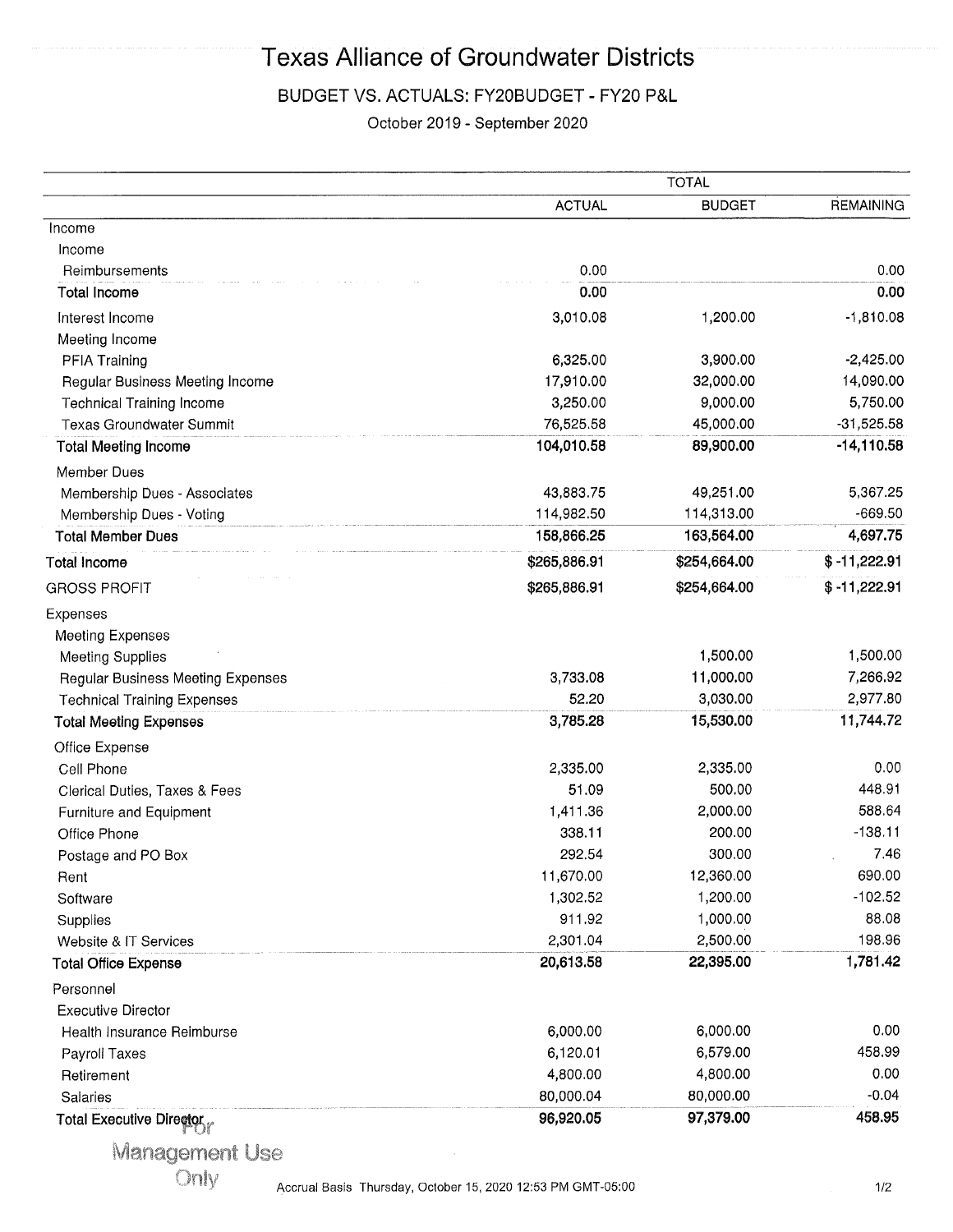# BUDGET VS. ACTUALS: FY20BUDGET - FY20 P&L

October 2019 - September 2020

|                                    |               | <b>TOTAL</b>  |                  |
|------------------------------------|---------------|---------------|------------------|
|                                    | <b>ACTUAL</b> | <b>BUDGET</b> | <b>REMAINING</b> |
| Health Insurance-Group Plan        | 5,075.09      | 6,485.00      | 1,409.91         |
| Staff                              |               |               |                  |
| Payroll Taxes                      | 4,187.49      | 5,355.00      | 1,167.51         |
| Retirement                         | 2,520.00      | 4,200.00      | 1,680.00         |
| Salaries                           | 54,738.49     | 70,000.00     | 15,261.51        |
| <b>Total Staff</b>                 | 61,445.98     | 79,555.00     | 18,109.02        |
| <b>Total Personnel</b>             | 163,441.12    | 183,419.00    | 19,977.88        |
| Professional Services              |               |               |                  |
| Audit/Tax Return                   | 4,500.00      | 4,500.00      | 0.00             |
| Insurance - Bonds                  | 1,821.23      | 2,500.00      | 678.77           |
| Member Management Software         | 720.00        | 1,296.00      | 576.00           |
| Payroll/Bookkeeping/Banking        | 5,024.71      | 3,000.00      | $-2,024.71$      |
| PFIA Instructor                    | 2,550.00      | 2,500.00      | $-50.00$         |
| Texas Legislative Service          | 1,719.96      | 1,820.00      | 100.04           |
| <b>Total Professional Services</b> | 16,335.90     | 15,616.00     | $-719.90$        |
| Travel/Confer/Dues/Outreach        |               |               |                  |
| Conference Fees                    | 650.00        | 3,500.00      | 2,850.00         |
| Member Dues/Registrations          | 125.00        | 1,000.00      | 875.00           |
| Outreach                           | 564.44        | 2,000.00      | 1,435.56         |
| Parking                            | 78.00         | 500.00        | 422.00           |
| Travel and Hotel/Mileage           | 2,660.62      | 4,500.00      | 1,839.38         |
| Total Travel/Confer/Dues/Outreach  | 4,078.06      | 11,500.00     | 7,421.94         |
| <b>Total Expenses</b>              | \$208,253.94  | \$248,460.00  | \$40,206.06      |
| NET OPERATING INCOME               | \$57,632.97   | \$6,204.00    | $$ -51,428.97$   |
| <b>NET INCOME</b>                  | \$57,632.97   | \$6,204.00    | $$ -51,428.97$   |

For **Management Use** Only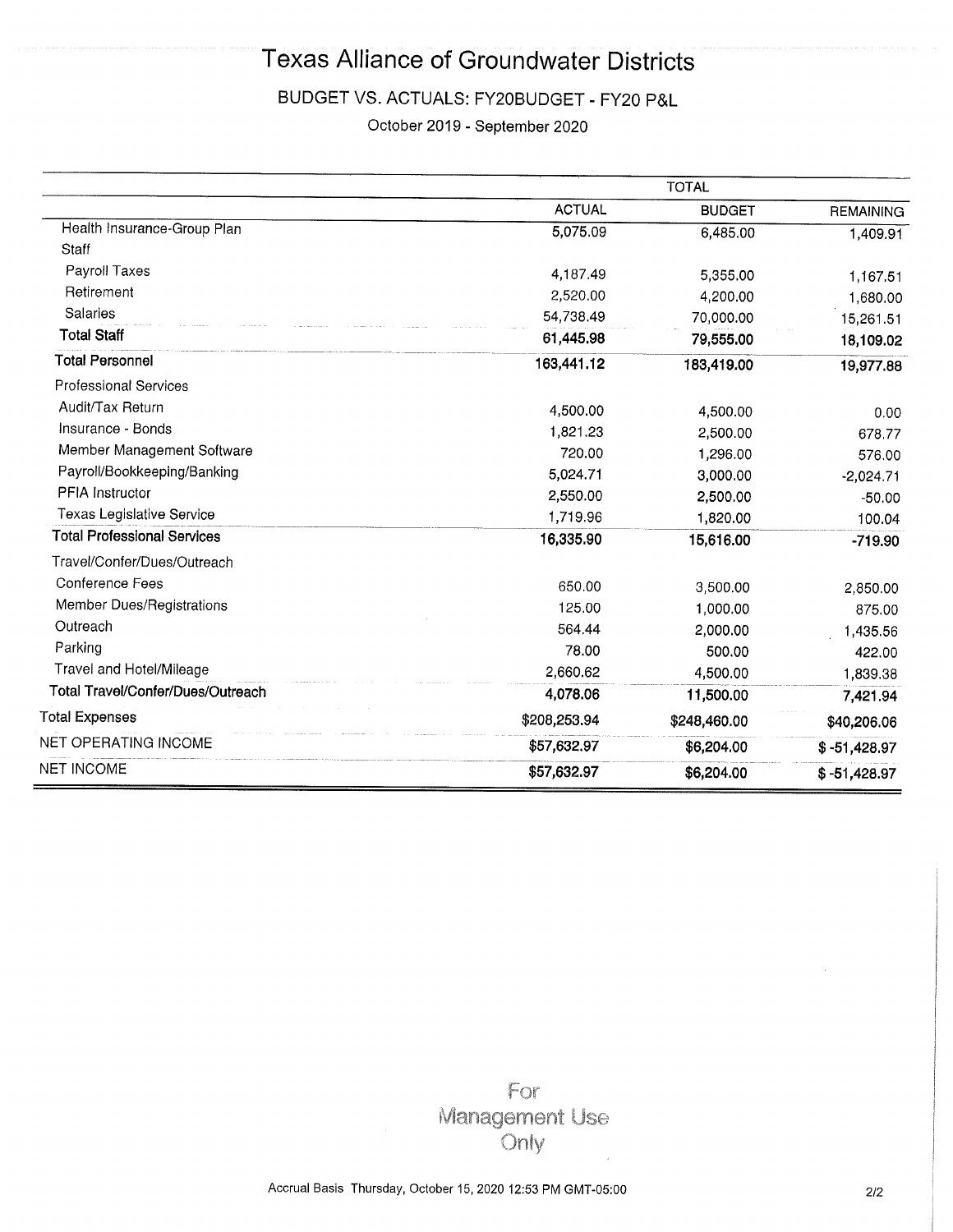### PROFIT AND LOSS DETAIL

July - September, 2020

| DATE                                     | TRANSACTION TYPE NUM              |                             | <b>NAME</b>                       | MEMO/DESCRIPTION                                                                       | DEBIT    |                       | CREDIT BALANCE |
|------------------------------------------|-----------------------------------|-----------------------------|-----------------------------------|----------------------------------------------------------------------------------------|----------|-----------------------|----------------|
| Ordinary Income/Expenses                 |                                   |                             |                                   |                                                                                        |          |                       |                |
| Income                                   |                                   |                             |                                   |                                                                                        |          |                       |                |
| Interest Income                          |                                   |                             |                                   |                                                                                        |          |                       |                |
| 07/03/2020                               | Deposit                           |                             |                                   | INT PAID ON CERTIFICATE 000003587336730 MATURING ON 10/03/20                           |          | \$81.43               | 81.43          |
| 07/31/2020<br>08/03/2020                 | Deposit<br>Deposit                |                             |                                   | <b>INTEREST PAYMENT</b>                                                                |          | \$40.61               | 122.04         |
| 08/31/2020                               | Deposit                           |                             |                                   | CD interest<br>INTEREST PAYMENT                                                        |          | \$84.15               | 206.19         |
| 09/03/2020                               | Deposit                           |                             |                                   | <b>INTEREST PAYMENT</b>                                                                |          | \$1.25                | 207.44         |
| 09/30/2020                               | Deposit                           |                             |                                   | <b>INTEREST PAYMENT</b>                                                                |          | \$84.16               | 291.60         |
|                                          |                                   |                             |                                   |                                                                                        |          | \$1.18                | 292.78         |
| Meeting Income                           |                                   |                             |                                   |                                                                                        |          |                       |                |
|                                          | <b>Texas Groundwater Summit</b>   |                             |                                   |                                                                                        |          |                       |                |
|                                          | 07/30/2020 Sales Recelpt          | 14-102853                   | Nestle Waters North America       | Payment made directly to TAGD instead of Event Management company-for 2020 sponsorship |          | \$3,000.00            | 3,000.00       |
| 09/30/2020 Deposit                       |                                   |                             |                                   | Innovation Event Management Income from Tx Groundwater Summit                          |          | \$73,525.58 76,525.58 |                |
|                                          |                                   |                             |                                   |                                                                                        |          |                       |                |
| Member Dues                              |                                   |                             |                                   |                                                                                        |          |                       |                |
|                                          | Membership Dues - Associates      |                             |                                   |                                                                                        |          |                       |                |
| 09/30/2020 Invoice                       | 09/25/2020 Sales Receipt          | 14-102856                   | Barbara Boulware                  | For FY 2021 Associate - annual membership dues for Individual or Sole Proprietorship   |          | \$700.00              | 700.00         |
|                                          | 09/30/2020 Journal Entry          | 14-102854<br>PayPal Deposit | EPCOR                             | Associate - annual membership dues for Large Corporation with a budget >\$1,000,000    |          | \$516.25              | 1,216.25       |
|                                          |                                   |                             |                                   | Reclass Assoc Membership dues received 9/25/20 through Paypal for FY 2021              | \$700.00 |                       | 516.25         |
| Total for Income                         |                                   |                             |                                   |                                                                                        |          |                       |                |
| Expenses                                 |                                   |                             |                                   |                                                                                        |          |                       |                |
| Meeting Expenses                         |                                   |                             |                                   |                                                                                        |          |                       |                |
|                                          | Regular Business Meeting Expenses |                             |                                   |                                                                                        |          |                       |                |
|                                          | 08/01/2020 Journal Entry          | Reclass LogMeIn             |                                   | Reclass LogMeIn combined charges 6/9/20 to correct expense                             | \$137.51 |                       | 137.51         |
|                                          | 08/01/2020 Journal Entry          | Reclass LogMeIn             |                                   | Reclass LogMeIn combined charges 7/9/20 to correct expense                             | \$137.51 |                       | 275.02         |
| 08/09/2020 Expense                       |                                   |                             | LogMein                           | LogMein-GoToWebinar                                                                    | \$137.51 |                       | 412.53         |
| 09/09/2020 Expense                       |                                   |                             | LogMeIn                           | LogMeIn-GoToWebinar                                                                    | \$137.51 |                       | 550.04         |
| 09/25/2020 Expense                       |                                   | 9F719574S0203732N           | PayPal                            | Fee for PayPal Transaction                                                             | \$15.70  |                       | 565.74         |
|                                          | 09/30/2020 Journal Entry          | PayPal Deposit              |                                   | Reclass Assoc Membership dues received 9/25/20 through Paypal for FY 2021              |          | \$15.70               | 550.04         |
|                                          |                                   |                             |                                   |                                                                                        |          |                       |                |
| Office Expense                           |                                   |                             |                                   |                                                                                        |          |                       |                |
| Cell Phone                               |                                   |                             |                                   |                                                                                        |          |                       |                |
| 07/30/2020 Expense                       |                                   |                             | Gusto Reimb                       | Julia Standord                                                                         | \$100.00 |                       | 100.00         |
| 07/30/2020 Expense                       |                                   |                             | Gusto Reimb                       | Leah Martinsson                                                                        | \$100.00 |                       | 200.00         |
| 08/28/2020 Expense<br>08/28/2020 Expense |                                   |                             | <b>Gusto Reimb</b><br>Gusto Relmb | Leah Martinsson                                                                        | \$100.00 |                       | 300.00         |
| 09/29/2020 Expense                       |                                   |                             | <b>Gusto Reimb</b>                | Julia Stanford<br>Julia Stanford                                                       | \$100.00 |                       | 400.00         |
| 09/29/2020 Expense                       |                                   |                             | Gusto Reimb                       | Leah Martinsson                                                                        | \$100.00 |                       | 500.00         |
|                                          |                                   |                             |                                   |                                                                                        | \$100.00 |                       | 600.00         |
| Furniture and Equipment                  |                                   |                             |                                   |                                                                                        |          |                       |                |
| 07/21/2020 Expense                       |                                   |                             | Amazon                            | Tabletop converter adjustable stand up desk                                            | \$162.36 |                       | 162.36         |
|                                          |                                   |                             |                                   |                                                                                        |          |                       |                |
| Office Phone                             |                                   |                             |                                   |                                                                                        |          |                       |                |
| 07/09/2020 Expense                       |                                   |                             | LogMein                           | GoTo Meeting                                                                           | \$156.51 |                       | 156.51         |
| 07/22/2020 Expense                       |                                   |                             | OOMA, Inc                         |                                                                                        | \$18.31  |                       | 174.82         |
|                                          | 08/01/2020 Journal Entry          | Reclass LogMein             |                                   | Reclass LogMein combined charges 7/9/20 to correct expense                             | \$19.00  |                       | 193.82         |
| 08/01/2020 Journal Entry                 |                                   | Reclass LogMein             |                                   | Reclass LogMeIn combined charges 6/9/20 to correct expense                             |          | \$156.51              | 37.31          |
|                                          | 08/01/2020 Journal Entry          | Reclass LogMeln             |                                   | Reclass LogMeIn combined charges 7/9/20 to correct expense                             |          | \$156.51              | $-119.20$      |
|                                          | 08/01/2020 Journal Entry          | Reclass LogMeIn             |                                   | Reclass LogMeIn combined charges 6/9/20 to correct expense                             | \$19.00  |                       | $-100.20$      |
| 08/09/2020<br>08/22/2020                 | Expense                           |                             | LogMeln                           | LOGMEIN*GoToMeeting<br>logmein.com MA                                                  | \$19.00  |                       | $-81.20$       |
| 09/09/2020                               | Expense<br>Expense                |                             | OOMA, Inc<br>LogMein              | OOMA, INC<br>888-711-6662 CA<br>LogMeIn-GoToMeeting                                    | \$18.33  |                       | $-62.87$       |
| 09/22/2020 Expense                       |                                   |                             | OOMA, Inc                         | OOMA, INC<br>888-711-6662 CA                                                           | \$19.00  |                       | $-43.87$       |
|                                          |                                   |                             |                                   |                                                                                        | \$18.33  |                       | $-25.54$       |
| Postage and PO Box                       |                                   |                             |                                   |                                                                                        |          |                       |                |
| 08/21/2020 Expense                       |                                   |                             | <b>USPS</b>                       | Shipping of Harris honorary certificate                                                | \$16.54  |                       | 16.54          |
| 09/30/2020 Bill                          |                                   |                             | Julia Stanford                    | Reimburse for Roll of stamps-Sept expense report                                       | \$55.00  |                       | 71.54          |
|                                          |                                   |                             |                                   |                                                                                        |          |                       |                |
| Rent                                     |                                   |                             |                                   |                                                                                        |          |                       |                |
| 07/31/2020 Journal Entry                 |                                   | Reclass July 2020           |                                   | Reclass July 2020 rent                                                                 | \$995.00 |                       | 995.00         |
| 08/31/2020                               | Journal Entry                     | Reclass Aug 2020            |                                   | Reclass Aug 2020 rent Ck 2008                                                          | \$995.00 |                       | 1,990.00       |
| 09/30/2020 Journal Entry                 |                                   | Reclass Sept                |                                   | Reclass Sept 2020 rent Ck 2010                                                         | \$995.00 |                       | 2,985.00       |

 $\hat{\boldsymbol{\gamma}}$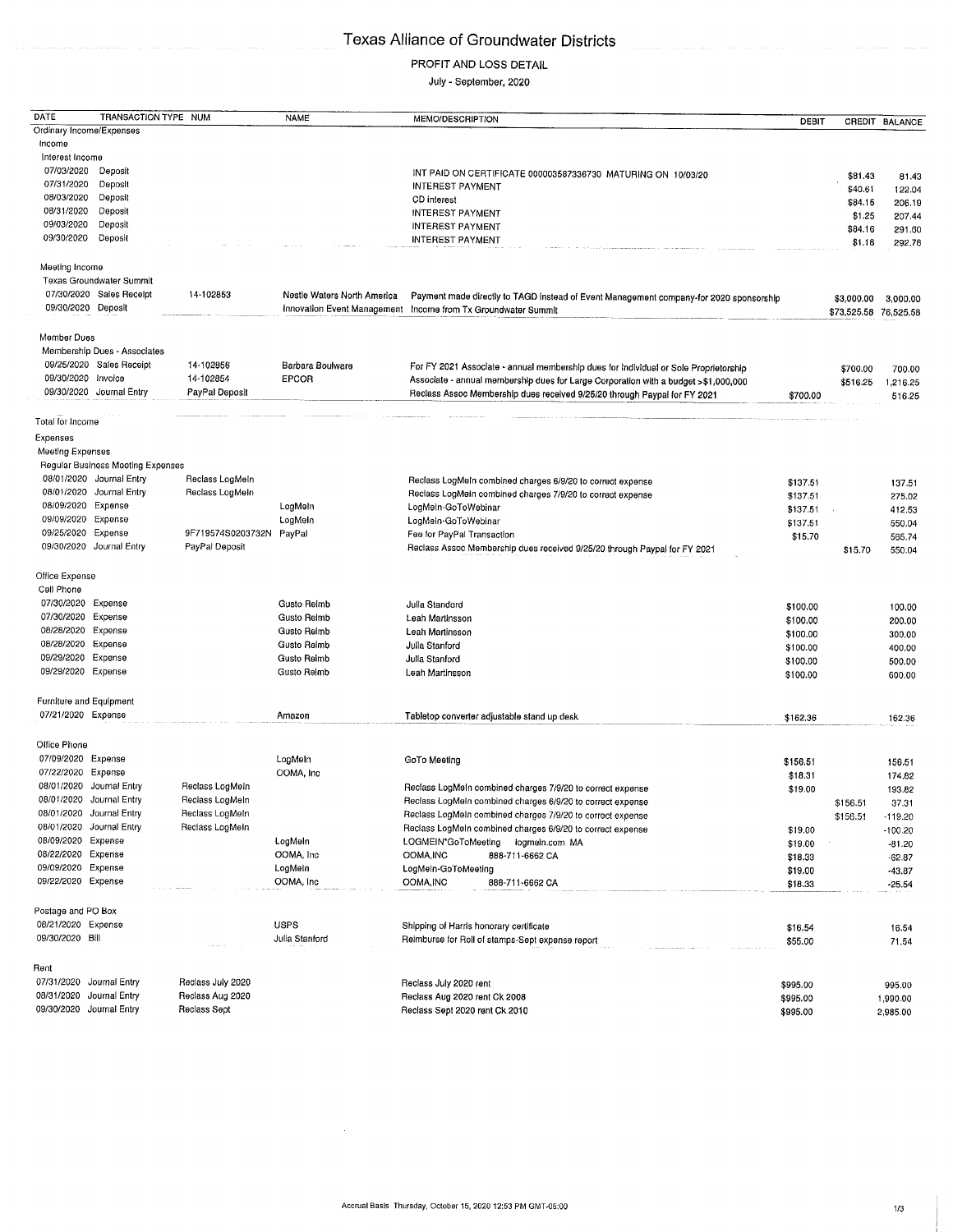$\hat{\phi}$ 

#### PROFIT AND LOSS DETAIL

#### July - September, 2020

| DATE                                                                                        | <b>TRANSACTION</b><br><b>TYPE</b> | <b>NUM</b>           | <b>NAME</b>                               | <b>MEMO/DESCRIPTION</b>                                                                        |                                  |          | DEBIT CREDIT BALANCE           |
|---------------------------------------------------------------------------------------------|-----------------------------------|----------------------|-------------------------------------------|------------------------------------------------------------------------------------------------|----------------------------------|----------|--------------------------------|
| Soltware                                                                                    |                                   |                      |                                           |                                                                                                |                                  |          |                                |
| 07/09/2020                                                                                  | Expense                           |                      | Adobe Creative Cloud                      | ADOBE.LY/ENUSCA<br>ADOBE *800-833-6687                                                         | \$32.46                          |          | 32.46                          |
| 07/15/2020                                                                                  | Expense                           |                      | Techsoup                                  |                                                                                                | \$39.00                          |          | 71.46                          |
| 07/17/2020                                                                                  | Expense                           |                      | VImeo.com                                 |                                                                                                | \$12.99                          |          | 84.45                          |
| 07/18/2020                                                                                  | Expense                           |                      | Google                                    |                                                                                                | \$2.12                           |          | 86.57                          |
| 07/19/2020                                                                                  | Expense                           |                      | Mallchimp                                 |                                                                                                | \$59.99                          |          | 146.56                         |
| 07/20/2020                                                                                  | Expense                           |                      | Google                                    |                                                                                                | \$2.12                           |          | 148.68                         |
| 08/09/2020                                                                                  | Expense                           |                      | Adobe Creative Cloud                      | ADOBE *800-833-6687<br>ADOBE.LY/ENUSCA                                                         | \$32.46                          |          | 181.14                         |
| 08/18/2020                                                                                  | Expense                           |                      | Google                                    | GOOGLE *Google Storage 855-836-3987 CA                                                         | \$2.12                           |          | 183.26                         |
| 08/19/2020                                                                                  | Expense                           |                      | Mailchimp                                 | MAILCHIMP *MONTHLY MAILCHIMP.COMGA                                                             | \$59.99                          |          | 243.25                         |
| 08/19/2020                                                                                  | Expense                           |                      | Google                                    | GOOGLE'GOOGLE STORAGE INTERNET CA                                                              | \$2.12                           |          | 245.37                         |
| 09/09/2020                                                                                  | Expense                           |                      | <b>Adobe Creative Cloud</b>               | ADOBE '800-833-6687<br>ADOBE.LY/ENUSCA                                                         | \$32.46                          |          | 277.83                         |
| 09/17/2020                                                                                  | Expense                           |                      | Google                                    | GOOGLE*GOOGLE STORAGE INTERNET<br>CA                                                           | \$2.12                           |          | 279.95                         |
| 09/19/2020                                                                                  | Expense                           |                      | Mailchimp                                 | MAILCHIMP 'MONTHLY<br>MAILCHIMP.COMGA                                                          | \$59.99                          |          | 339.94                         |
| 09/20/2020                                                                                  | Expense                           |                      | Google                                    | GOOGLE *Google Storage 855-836-3987 CA                                                         | \$2.12                           |          | 342.06                         |
|                                                                                             |                                   |                      |                                           |                                                                                                |                                  |          |                                |
| Supplies                                                                                    |                                   |                      |                                           |                                                                                                |                                  |          |                                |
| 07/01/2020                                                                                  | Expense                           |                      | Canva                                     | Stock photos for use in marketing materials                                                    | \$1.00                           |          | 1.00                           |
| 07/01/2020                                                                                  | Expense                           |                      | Canva                                     | Stock photos for use In marketing materials                                                    | \$1.00                           |          | 2.00                           |
| 08/24/2020                                                                                  | Expense                           |                      | Best Buy                                  | Laptop adaptor                                                                                 | \$48.70                          |          | 50.70                          |
| 08/25/2020                                                                                  | Expense                           |                      | Amazon                                    | Computer headset                                                                               | \$43.29                          |          | 93.99                          |
| 09/01/2020                                                                                  | Check                             | 2009                 | VOID                                      | Vold check, hand-written error                                                                 | \$0.00                           |          | 93.99                          |
| 09/16/2020                                                                                  | Expense                           |                      | Minute Man Press                          | Thank you notes                                                                                | \$68.73                          |          | 162.72                         |
| 09/26/2020                                                                                  | Expense                           |                      | Target                                    | <b>Batteries</b>                                                                               | \$17.84                          |          | 180.56                         |
| 09/30/2020                                                                                  | Expense                           |                      | Amazon                                    | Office supplies ordered                                                                        | \$147.52                         |          | 328.08                         |
| Website & IT Services                                                                       |                                   |                      |                                           |                                                                                                |                                  |          |                                |
| 07/04/2020                                                                                  | Expense                           | 8YX271673M595905U    | dodsonkeliy@gmall.com                     | PayPal Transaction                                                                             | \$180.54                         |          | 180.54                         |
| 08/04/2020                                                                                  | Expense                           | 3EP28792GC908033S    | dodsonkelly@gmail.com                     | PayPal Transaclion                                                                             | \$180.54                         |          | 361.08                         |
| 09/04/2020                                                                                  | Expense                           | 00D03032GS6506357    | dodsonkeliy@gmall.com                     | PayPal Transaction                                                                             | \$180,54                         |          | 541.62                         |
| 09/25/2020                                                                                  | Expense                           |                      | GoDaddy                                   | DNH*GODADDY.COM<br>480-5058855 AZ                                                              | \$21.17                          |          | 562.79                         |
| <b>Executive Director</b><br>07/30/2020 Expense<br>08/28/2020 Expense<br>09/29/2020 Expense | Health Insurance Reimburse        |                      | Gusto Relmb<br>Gusto Reimb<br>Gusto Reimb | Leah MartInsson<br>Leah Martinsson<br>Leah Martinsson<br>$\sim$ $\sim$                         | \$500.00<br>\$500.00<br>\$500.00 |          | 500.00<br>1,000.00<br>1,500.00 |
| Payroll Taxes                                                                               |                                   |                      |                                           |                                                                                                |                                  |          |                                |
| 07/30/2020 Expense                                                                          |                                   |                      | Gusto Taxes                               | Leah MartInsson                                                                                | \$510.00                         |          | 510.00                         |
| 08/28/2020 Expense                                                                          |                                   |                      | Gusto Taxes                               | Leah Martinsson                                                                                | \$510.00                         |          | 1,020.00                       |
| 09/29/2020 Expense                                                                          |                                   |                      | Gusto Taxes                               | Leah Martinsson                                                                                | \$510.00                         |          | 1,530.00                       |
| Retirement                                                                                  |                                   |                      |                                           |                                                                                                |                                  |          |                                |
| 07/27/2020                                                                                  | Expense                           |                      | <b>WELLS FARGO Advisors</b>               | <b>WF ADVISORS</b><br><b>DEBIT</b><br>200727 0010503079531 Leah Martinsson                     | \$400.00                         |          | 400.00                         |
| 08/25/2020 Expense                                                                          |                                   |                      | <b>WF Advisors</b>                        | <b>WF ADVISORS</b><br><b>DEBIT</b><br>200825 0010503079531 Leah Martinsson                     | \$400.00                         |          | 800.00                         |
| 09/25/2020 Expense                                                                          |                                   |                      | <b>WELLS FARGO Advisors</b>               | <b>WF ADVISORS</b><br>DEBIT<br>200925 0010503079531 Leah Martinsson                            | \$400.00                         |          | 1,200.00                       |
|                                                                                             |                                   |                      |                                           |                                                                                                |                                  |          |                                |
| Salaries                                                                                    |                                   |                      |                                           |                                                                                                |                                  |          |                                |
| 07/30/2020 Expense                                                                          |                                   |                      | <b>Gusto Payroll</b>                      | Leah Martinsson                                                                                | \$6,666.67                       |          | 6,666.67                       |
| 08/28/2020 Expense                                                                          |                                   |                      | <b>Gusto Payroll</b>                      | Leah MartInsson                                                                                | \$6,666.67                       |          | 13,333.34                      |
| 09/29/2020 Expense                                                                          |                                   |                      | <b>Gusto Payroll</b>                      | Leah MartInsson                                                                                | \$6,666.67                       |          | 20,000.01                      |
|                                                                                             | Health Insurance-Group Plan       |                      |                                           |                                                                                                |                                  |          |                                |
| 07/31/2020 Expense                                                                          |                                   |                      | Blue Cross Blue Shield of                 | BUSINESS TO BUSINESS ACH HEALTH CARE SERV OBPPAYMT 073120 0147430263                           | \$1,154.18                       |          | 1,154.18                       |
| 08/31/2020 Expense                                                                          |                                   |                      | Texas<br>Blue Cross Blue Shield of        | TEXAS ALLIANCE OF GROU<br>BUSINESS TO BUSINESS ACH HEALTH CARE SERV OBPPAYMT 083120 2297456293 | \$479.40                         |          | 1,633.58                       |
|                                                                                             |                                   |                      | Texas                                     | TEXAS ALLIANCE OF GROU                                                                         |                                  |          |                                |
| 08/31/2020 Journal Entry                                                                    |                                   | Insurance-J Stanford |                                           | J Stanford Dependent Insurance coverage<br>$\alpha$ . The $\alpha$                             |                                  | \$674.78 | 958.80                         |
| Staff                                                                                       |                                   |                      |                                           |                                                                                                |                                  |          |                                |
| Payroll Taxes                                                                               |                                   |                      |                                           |                                                                                                |                                  |          |                                |
| 07/30/2020 Expense                                                                          |                                   |                      | Gusto Taxes                               | Julia Stanford                                                                                 | \$357.00                         |          | 357.00                         |
| 08/28/2020 Expense                                                                          |                                   |                      | Gusto Taxes                               | Julia Stanford                                                                                 | \$357.00                         |          | 714.00                         |
| 09/29/2020 Expense                                                                          |                                   |                      | Gusto Taxes                               | Julia Slanford                                                                                 | \$357.00                         |          | 1,071.00                       |
|                                                                                             |                                   |                      |                                           |                                                                                                |                                  |          |                                |
| Retirement                                                                                  |                                   |                      |                                           |                                                                                                |                                  |          |                                |
| 07/31/2020 Expense                                                                          |                                   |                      | <b>WELLS FARGO Advisors</b>               | <b>WF ADVISORS</b><br><b>DEBIT</b><br>200731 0010861609921 JULIA STANFORD                      | \$280.00                         |          | 280.00                         |
| 08/31/2020 Expense                                                                          |                                   |                      | <b>WELLS FARGO Advisors</b>               | <b>WF ADVISORS</b><br><b>DEBIT</b><br>200831 0010861609921 JULIA STANFORD                      | \$280.00                         |          | 560.00                         |
| 09/30/2020 Expense                                                                          |                                   |                      | <b>WELLS FARGO Advisors</b>               | <b>WF ADVISORS</b><br><b>DEBIT</b><br>200930 0010861609921 JULIA STANFORD                      | \$280.00                         |          | 840.00                         |
|                                                                                             |                                   |                      |                                           |                                                                                                |                                  |          |                                |